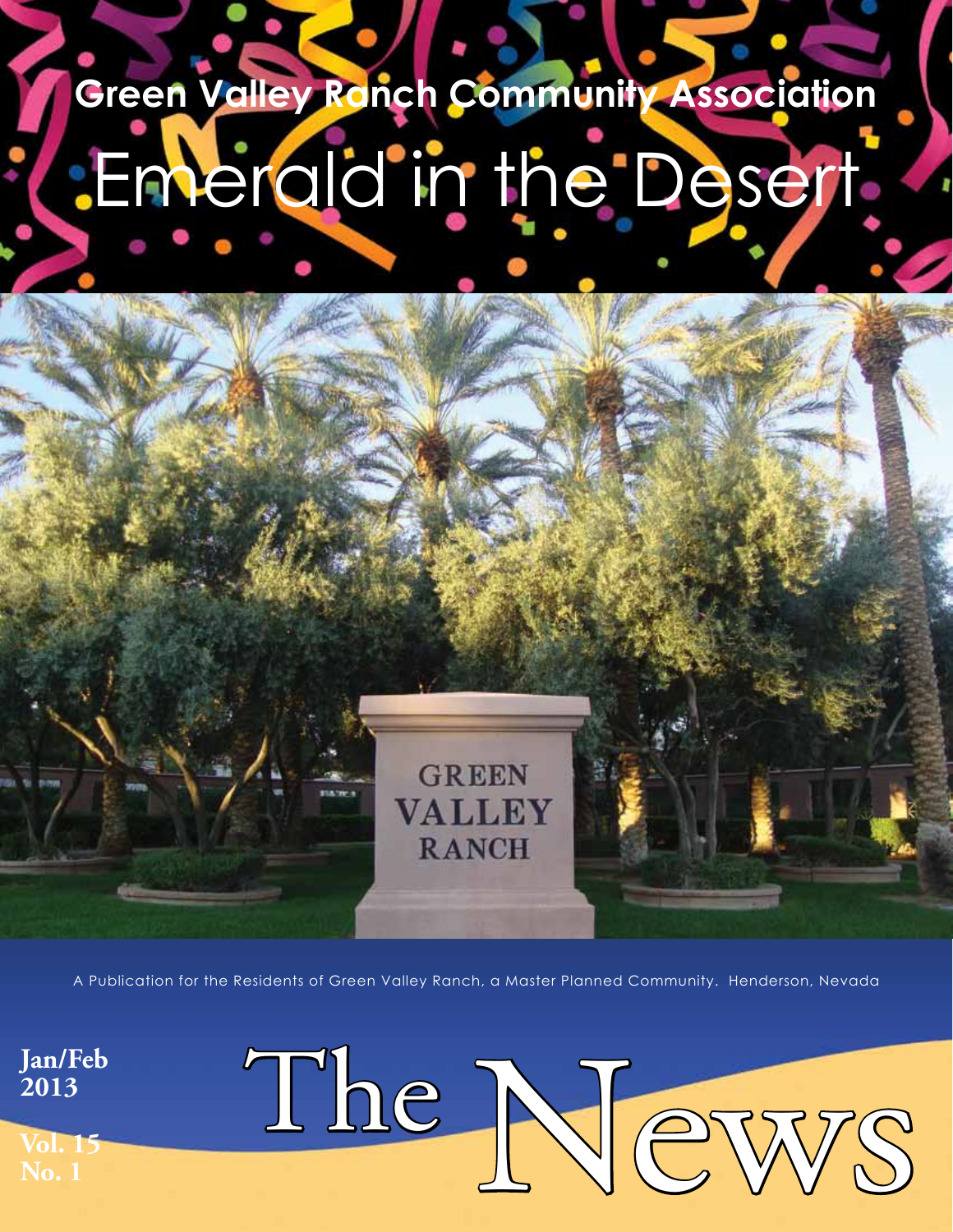President, Mike Forman, DCAL® Vice President, Lisa de Marigny, DCAL® Secretary, Paul Rowcliffe Treasurer, David Guza Director, Phil Brody Director, Bryan Sandrock Director, Ellen Barre Spiegel **Board Liaisons** Architectural, Open Government Relations, Ellen Barre Spiegel Community Website & Newsletter, Phil Brody Landscape, Paul Rowcliffe Safety & Security, Lisa de Marigny Social/Recreation, Mike Forman **Terra West Management Services** Robin E. Styles Supervising Community Manager, CMCA®, AMS®, PCAM®



### **GVRCA**

### **Board of Directors**

Sametra Albert, Sr. Admin. Assistant Tel: 702/845-3773 Fax: 702/251-4509

The Green Valley Ranch News is produced by the Green Valley Ranch Community Association (GVRCA). The newsletter may contain controversial or unsubstantiated information by the authors. The contents herein are not necessarily the views of the GVRCA and the Association cannot be held responsible for opinions, views, or facts expressed.

The Green Valley Ranch News is published on a bimonthly basis. To advertise or submit an article, please contact the editor, Sheryl Schmalz at 702/260-7622 or E-mail at: hatcat@cox.net

### **GVRCA HELPFUL PHONE DIRECTORY**

| <u>JNE DIRECTORI</u>                                                                         |          |
|----------------------------------------------------------------------------------------------|----------|
| City of Henderson General Information                                                        | 267-2323 |
| Animal Control<br>$8 AM - 4 PM$<br>E-mail questions to:<br>cohanim@cityofhenderson.com       | 267-4970 |
| <b>Animal Control Hotline</b><br>24 Hour Emergency & After Hours                             | 267-4900 |
| Chamber of Commerce/Henderson                                                                | 565-8951 |
| City Code Enforcement                                                                        | 267-3950 |
| <b>Convention Center</b>                                                                     | 267-2171 |
| <b>DMV</b><br>1399 American Pacific Drive<br>www.dmvnv.com                                   | 486-4368 |
| Fire Marshall/Fire Prevention                                                                | 267-3930 |
| Fire Department General Information                                                          | 267-2222 |
| Flu Shots/Immunizations Information<br>520 E. Lake Mead<br>8 AM - 4:30 PM                    | 759-0850 |
| Graffiti Removal Hotline<br>24 Hour Public Hotline Reports                                   | 267-3220 |
| Green Valley Ranch Community Association<br>Issues within the Ranch contact Terra West       | 856-3773 |
| Henderson Pavilion<br>200 S. Green Valley Parkway<br>Ticket Line<br>For groups of 15 or more |          |
| <b>Henderson Libraries</b><br>www.hdpl.org                                                   |          |
| Paseo Verde Branch<br>280 S. Green Valley Parkway                                            | 492-7252 |
| Malcom Branch<br>2960 Sunridge Heights Parkway                                               | 263-7522 |
| Gibson Branch<br>100 W. Lake Mead Parkway                                                    | 565-8402 |
| Henderson Police General Information                                                         | 267-5000 |
| Mayor & City Council                                                                         | 267-2085 |
| City Manager                                                                                 | 267-2080 |
| Neighborhood Services                                                                        | 267-2000 |
| Neighborhood Justice Center<br>Free mediation service                                        | 455-5855 |
| Neighborhood Enhancement<br>Unkempt vehicles                                                 | 267-2017 |
| Parks & Recreation (Henderson)                                                               | 267-4000 |
| NV Energy                                                                                    | 367-5555 |
| Southwest Gas Co.                                                                            | 365-1555 |
| Republic Services (Trash Disposal)                                                           | 735-5151 |
| Water & Sewer (Henderson)                                                                    | 267-5900 |
|                                                                                              |          |

### Inside View

### *By Mike Forman, DCAL® – President*

The following article appeared in the Las Vegas Review-Journal on November 12, 2012 and is reprinted by permission.

Please note that the community in the article is not Green Valley Ranch, but the older portion of the community north of I215. Because much of the area is not within an HOA, ongoing maintenance has been deferred, leading to a general decay. The homeowners are now having to deal with issues with walls, streetscapes and landscaping that an HOA would have normally handled. I think the views presented by Councilman Marz are pertinent as Green Valley Ranch is now more than 15 years old. We have been investing in ongoing repair and maintenance of our community, and the difference as you enter Green Valley Ranch is amazing.



### *Green Valley Ranch – Emerald in the Desert*  $\overline{\phantom{a}}$  Page 3

### "Time takes toll on Green Valley" …

By Carri Geer Thevenot LAS VEGAS REVIEW-JOURNAL Posted: Nov. 12, 2012 | 2:01 a.m.

Updated: Nov. 12, 2012 | 3:09 p.m.

Green Valley, considered the first master-planned community in Southern Nevada, is turning gray.

On a recent morning, Henderson City Councilman John Marz drove around the community he has called home for the past 28 years. He pointed out weeds, dead trees, and block walls with water damage or paint that is peeling away.

"The original part of Green Valley, which is in my ward, is now getting old," Marz said.

The councilman, who was appointed to the Ward 3 seat in January, said his concerns about Green Valley prompted him to approach the city's Community Development Department for help in finding ways to maintain and enhance the quality of life in all of Henderson's "mature neighborhoods."

"There are neighborhoods that are starting to feel the wear and tear of their age," Marz said.

A team led by principal planner Scott Majewski has been identifying problem areas and researching solutions.

"It's not just block walls and landscaping," Majewski said. "It could be sidewalks, curbs, streets."

Marz suggested the team first look at major arterials and gateways into the city that have fallen into disrepair, then work inside the neighborhoods.

"Unless we as a city try to make these streetscapes and these entrances to our city nice, there's not a real incentive sometimes for the people in those communities to keep their properties nice," he said as he drove east on Warm Springs Road. During a 30-year career in marketing, Marz has traveled all over the country. He said his travels have taught him: "The only way you can keep neighborhoods good is to make sure they don't decay."

Decay is what Marz is trying to prevent in Green Valley, a once-upscale area in northwestern Henderson.

American Nevada Co., the real estate development arm of the Greenspun Corp., which owns the Las Vegas Sun, broke ground on the community in 1978. According to American Nevada's website, Green Valley "quickly became one of the most successful master-planned developments in the United States."

### *HOA's help communities age with grace*

continued on page 4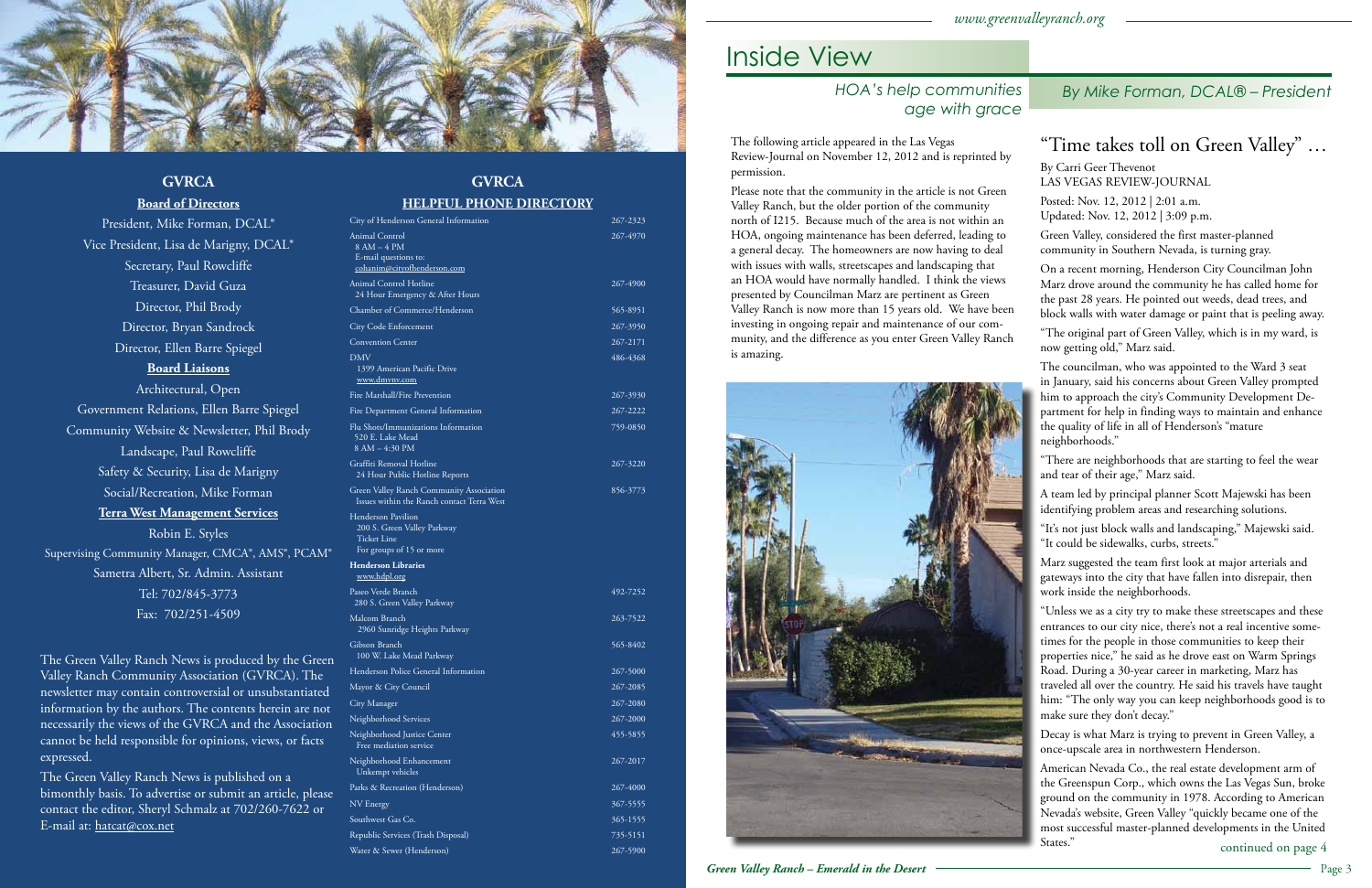## Inside View

### *By Mike Forman, DCAL® – President*



## Inside View

### *By Mike Forman, DCAL® – President*

On the west side of Valle Verde, beige paint is peeling away from the block walls. "This is a constant problem," Marz said.

He said volunteer groups have painted the walls several times.

"Personally, I'm not sure that painting them was ever a good solution," the councilman said.

Areas without homeowners associations also have inconsistencies, such as a lawn that reaches the street on one property, and a neighboring property that has a sidewalk between the front yard and street.

"I know that HOAs have had a lot of bad press in the last year and a half, but they really can perform a useful function in a community," Marz said.

Creating a homeowners association after a neighborhood is established isn't easy, city spokeswoman Kathy Blaha said, because it requires 100 percent approval from the homeowners.

Majewski said his team, which meets every other week, is reviewing the city's existing programs, as well as "best practices" around the country to come up with possible solutions. One of the group's goals is to find funding sources, such as federal or state grants.

The team has learned that Aurora, Colo., bonded \$20 million for a neighborhood fence replacement program in 2003. Under the program, the city becomes the owner of the fence, and the residents are assessed a fee for construction and maintenance costs.

About four years ago, the city of Henderson offered low-interest loans to residents of Whitney Ranch, near Green Valley, when portions of block walls began falling down.

Homeowners used the money to replace walls on Whitney Ranch Drive between Green Valley High School and Sunset Road.

"It really was a danger issue," Blaha said. "We had to close the sidewalk for

a while."

When property deterioration leads to violations of the city's code, the spokeswoman said, city officials "like to work with the homeowners to bring them into voluntary compliance."





Majewski said his team also is working on informative brochures for residents.

The city's website already provides tips for proper maintenance of block walls, as well as instructions for volunteer groups that want to improve block walls. It also provides a "Neighborhood Leadership Toolkit" that offers tips for forming a neighborhood association.

Contact reporter Carri Geer Thevenot at *cgeer@reviewjournal.com* or 702-384-8710.

But time is taking its toll, particularly on block walls that line major thoroughfares such as Green Valley Parkway and Valle Verde Drive.

"The walls are a big problem," Marz lamented.

Trish Henshaw and her family recently rented a two-story house at 2344 Belvedere Drive. The home, built in 1984, has a block wall between its backyard and Green Valley Parkway. The wall has visible cracks.

"We've already approached our landlord about fixing it, because it wobbles," Henshaw said on a recent morning.

A few days later, she viewed the back of the wall up close for the first time. "Oh God, it's really bad," she remarked.

Devon Gibbs, a Las Vegas real estate agent whose mother owns the house, said he contacted Henderson officials after the Henshaws complained and

was told the owner is responsible for repairing the wall.

"When we bought it, we didn't know that it was our responsibility," Gibbs said. His mother bought the home in December as an investment. She paid \$125,000 and spent another \$25,000 remodeling it.

Gibbs said the biggest problem they faced with the block wall

was that potential buyers thought it was too short to block out traffic noise on Green Valley Parkway. So they decided to take the home off the market and rent it.

Gibbs discovered another problem with the block wall and the walls of neighboring houses. "It's individual walls, and they don't tie together from property to property."

Gibbs, who manages his parents' financial affairs, said he would gladly pay the city a monthly fee to take over maintenance of the wall.

Despite the signs of aging, Gibbs still considers Green Valley a great place to live and a great place for homeowners to rent their property.

Green Valley, which is easily accessible by both Interstate 215 and U.S. Highway 95, commands higher rents than almost anywhere else in the Las Vegas Valley, Gibbs said.

He said Green Valley also appeals to investors because it has many areas, such as Belvedere Drive, without homeowners associations.

The lack of homeowners associations means less money out of pocket for investors, Gibbs said. But it also makes it difficult to improve neighborhoods.

According to city of Henderson records, Green Valley consists of about 3,800 acres, and about 58 percent of the community is covered by homeowners associations.

In most newer developments, Marz said, homeowners associations take over responsibility for streetscapes.

As he drove east on Warm Springs Road, he pointed left toward an area where homeowners associations have maintained the block walls and landscape along the sidewalk.

He then gestured to the right, where individual homeowners are responsible for maintaining the property. In that area, weeds and dead trees can be found in the patch of land between the sidewalk and block wall.

"You've got one side of the street that looks really nice and pristine, and this side of the street doesn't," Marz said.

He pointed out similar disparities as he drove north on Valle Verde.

"That's the difference between older developments and newer developments," the councilman said.

Newer design trends have led to larger areas of landscape between the streets and sidewalks, and between sidewalks and block walls. Those areas typically are maintained by homeowners associations. Some areas of Green Valley have no landscape buffers at all between walls and sidewalks.

### continued from page 3



continued on page 5

### continued from page 4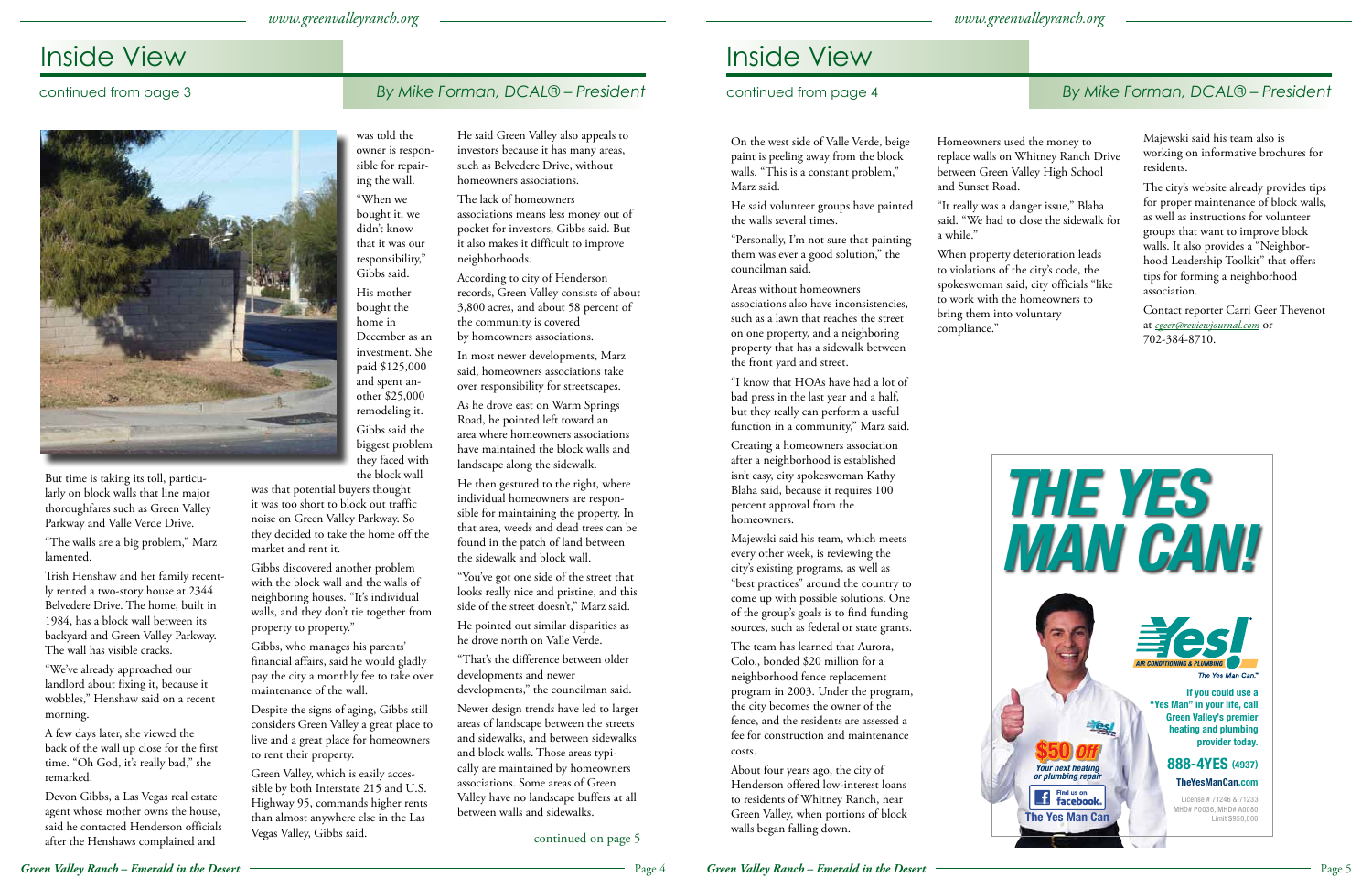# **The 2012 GVRCA Holiday Social**

















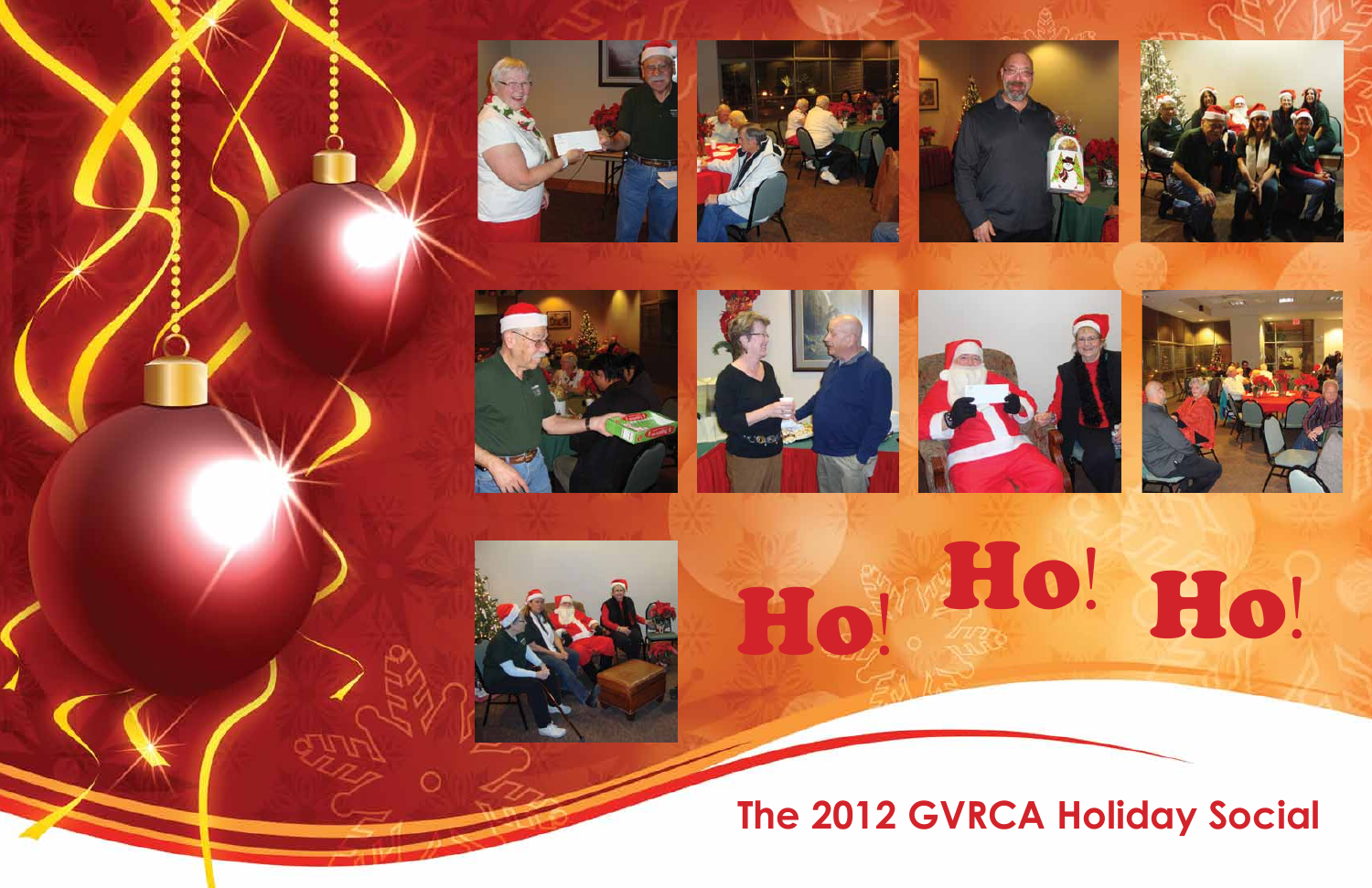# Frequently Asked Questions

*We live in Green Valley Ranch and saw a rat in our backyard pine trees leaping from tree to tree. Is the Community Association involved in doing anything about the rats in our community and if so please advise what we can do.* 

For those homeowners who are having rodent problems in their own yard, you may want to obtain your own method of exterminating the rodents located on your property. The association was advised the Environmental Health Division partnered with Southern Nevada Health District and will aid homeowners' with bait stations to be placed at their respective properties. The Environmental Health Division can be reached at 702-759-0614.

If anyone observes rodents in the common areas such as the parks, please do not hesitate to contact the management office to report. You may call the Green Valley Ranch management office at 702-856-3773 or by e-mail at *greenvalleyranch@terrawest.com*. The association keeps a tracking spreadsheet of all calls, e-mails or written correspondence concerning rodent sightings in the common areas so that these reports can be referred to the Board of Directors for review and decision of what steps they may want to take.



### *If we see an irrigation leak or if there is any other emergency, whom do we call on weekends or when the office is closed?*

Terra West Management Services can be reached 24 hours a day, seven days a week, even on weekends, during non-business hours or holidays. You may dial 702-362-6262 to report any emergency. Examples of an emergency would be an irrigation leak that is spraying a stream of water that may or may not be gushing down the street, a tree that has fallen into the street or blocking an area, an entrance/exit gate that has been broken and is not functioning or perhaps a car accident where a vehicle has run up and over the curb and crashed into a common area structure. For these types of emergencies, the community manager is notified and a vendor will be dispatched to investigate what is needed for the repair of the emergency. Emergency staff is trained to decipher an emergency and a non-emergency that can be addressed the following business day. So if you are unsure, please do not hesitate to call.

### *What is the time-frame for when we have to take down our holiday decorations?*

Per the GVRCA Resolution Regarding Holiday Decorations adopted October 16, 2008, the following information pertains to removal of decorations.

All residents within the Association shall have the right to display holiday decorations on their individuallyowned lots or within any limited common elements allocated to a resident's separately owned unit. The term "Winter Holiday" shall mean

Christmas, Hanukkah, Kwanzaa, Eid Al-Adha, New Year's Day and any other officially recognized holiday that is celebrated in the month of December or January of each year.

Winter Holiday decorations may be placed up not earlier than the day after Thanksgiving Day and must be taken down and out of view by January 31 immediately following placement of those Winter Holiday decorations. However, any decoration that the Board deems to pose a threat to the health, safety or welfare of the community or any of its residents or visitors shall be removed immediately after a written demand to do so is sent via US mail to the resident that put up such decoration.

For more information regarding the Holiday Decorations Resolutions, please contact the management office at *greenvalleyranch@terrawest.com*.

Should you have questions that you would like to see answered in the newsletter, please visit the Green Valley Ranch Community Association website at *www.greenvalleyranch.org* and click on *e-forms* to access the "Frequently Asked Questions (FAQ) Form".

**Note***: Please do not submit questions of a personal or confidential nature. All questions submitted are to be concerning the Green Valley Ranch Community, governing documents (CC&Rs), Rules and Regulations, Policies and Resolutions, Social Events or Architectural Standards and Guidelines.*

# Manager's Corner

*By Robin Styles, Supervising Community Manager, CMCA®. AMS®, PCAM® The Reserve Study and your* 

*Community Association*

Most people are probably scratching their heads because they have no idea what a Reserve Study is or even what it does for an association. A Reserve Study in the state of Nevada is required for community associations per Nevada Revised Statutes (NRS) 116. Per NRS 116.3115 (b) 'The association shall establish adequate reserves, funded on a reasonable basis, for the repair, replacement and restoration of the major components of the common elements and any other portion of the common-interest community that the association is obligated to maintain, repair, replace or restore.'

A community association is required to adequately fund a 'reserve account' through assessments received from the homeowners. Reserve assessments are equally divided among all homeowners for contribution to the Reserve fund to take care of the community and make sure common areas like the landscape, parks, trails, lights, etc. are maintained. The homeowners contribute to this fund through their monthly assessment. The majority of your monthly assessment goes to the Operating Account for the daily maintenance of your association. A Reserve fund is used for repair, replacement and restoration of the major components of the common elements and may not be used for regular monthly expenses.

The opportunity to write this article is perfect timing for this community as it ages gracefully. Green Valley Ranch Community Association closed the sale of its first home in October 1994. What this means for the community is that a good portion of the common elements are coming of age and will be looked at closely to ascertain if they are in need of major repair or replacement. A Reserve Study provides a

guideline to the association for the life of a component so that the association will know about when that component may need to be replaced. The key word used is guideline. Dependent upon how that component has been maintained, major repair or replacement may be needed before or after the recommended time suggested in the Reserve Study.

The Reserve Study includes a timetable for restorative and replacement activities for many components. For example, the trails need to be sealed periodically to prevent premature water deterioration. If this is not done, total replacement would be required sooner than projected. The wrought iron painting and repair that is now in progress is intended to extend the life of the ironwork, so that we do not have to replace it as often.

To explain in more detail the use of a Reserve Study, let's use a drinking fountain as a Reserve component. A Reserve Study will provide for a predicted remaining life of the drinking fountain and a recommendation of when and the cost to replace the drinking fountain. The drinking fountains in the Ranch were placed in service in January 1995. The 2006 Reserve Study predicted a life expectancy of 16 years with the replacement year of 2011. Each common element item is analyzed by the Reserve Study Specialist that has conducted the community associations Reserve Study. The total of these

cost projections is what the association uses when establishing the Reserve Budget. As funds are used for the repair, replacement or restoration of the major components, the replenishment of the funds is necessary to maintain a healthy balance to properly take care of the community.

If a community lacks a regular inspection and maintenance program, it's likely some of the common element items will need attention before they should. If there is unwarranted wear and tear on a component or perhaps vandalism that destroys a common element, the spending of Reserve funds may be required prior to the projected time. Each homeowner can contribute to the preservation of the community by being proactive and reporting to the association office anything they see that may need attention, such as a broken piece of park equipment or wearing of asphalt on the walk paths or trail. Being diligent and proactive will ensure a longer life of the component, a healthier community and higher property values for the homeowner.

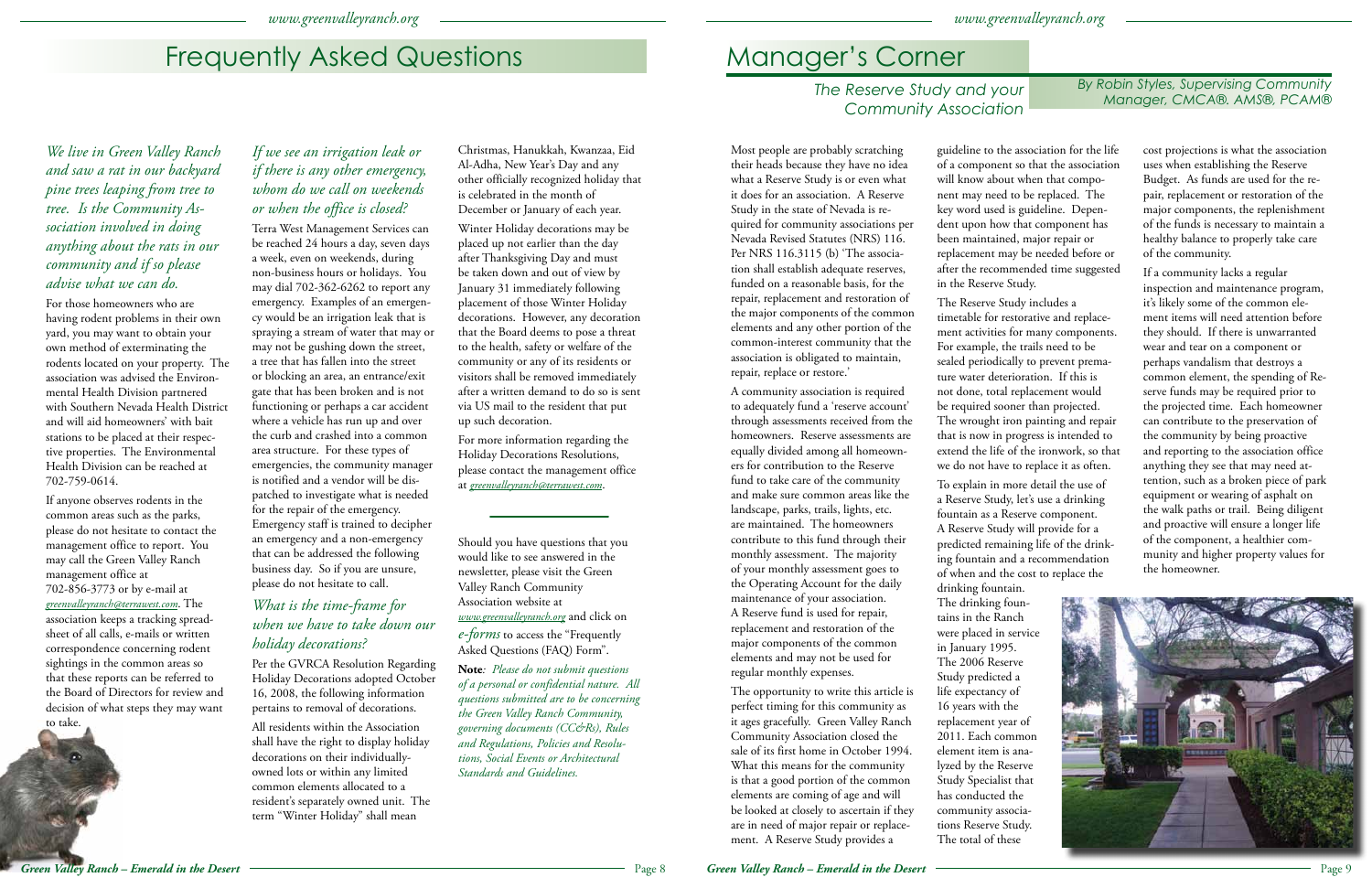*www.greenvalleyranch.org*

### *www.greenvalleyranch.org*

### *GVRCA Board of Directors' Notice of Meetings*

*January 17th February 21st*

Meeting agenda, meeting minutes  $\&$ financial statements available electronically upon request free of charge from Terra West at  $(702)856$ -3773. Paper copies will be made available at a cost of \$0.25 for the first ten pages & \$0.10 for subsequent pages. Audio recordings on CD are available at a imal charge. Items are made available to the Association's membership in accordance with NRS 116.3108 & 116.31083.

> Terra West Henderson Office 11135 S. Eastern Ave. Suite 120 Henderson, NV 89052

| <b>GVRCA MEETINGS</b>                          |                  |         |            |
|------------------------------------------------|------------------|---------|------------|
| <b>Meeting Type</b>                            | When             | Time    | Place      |
| GVR Board (reg.)                               | 3rd Thurs.       | 6:30 PM | DW         |
| GVR Board (exec.)                              | 3rd Thurs.       | 4:00 PM | DW         |
| Annual Election/<br><b>Budget Ratification</b> | November 7, 2013 | 6:00 PM | DW         |
| Social Committee                               | 1st Thurs.       | 7:00 PM | <b>TBA</b> |
| Architectural Committee                        | 2nd & 4th Tues.  | 5:00 PM |            |

### *GVRCA Board Meeting – Open Forum Meeting Disclosure*

At the beginning of every Regular Session of the Board of Director's meeting, an Open Comment and Discussion period will be devoted to items listed on the agenda. At the end of every Regular Session of the Board of Director's meeting, an Open Comment and Discussion period will be provided to the homeowners to speak to the Board on non-agenda items. At the conclusion of the open call to the homeowners, individual members of the Board may respond to those who have addressed the Board, may ask management to review a matter or may ask that a matter be put on a future agenda. However, except in emergencies, no action may be taken upon a matter raised under this item of the agenda until the matter itself has been specifically included on an agenda as an item upon which action may be taken.

The GVRCA Board of Directors regular meeting is open to the public (see www.greenvalleyranch. org for monthly agenda).

The GVRCA Board of Directors executive session is held to go over delinquencies and legal matters. Hearings may be scheduled through Terra West at (702)856-3773.

You may make your payment in person at the Terra West Management Services Henderson Office located at 11135 S. Eastern Ave., Suite 120, Henderson, NV 89052 or you may utilize the Authorization Agreement for Automatic Payments (ACH Debits) program. When making your payment, please write the property address and account number on the check, money order or cashiers check that the payment is to be applied to.

The Social Committee is looking for volunteers. If you are interested in joining, please send an e-mail to social2013@greenvalleyranch.org.

The Architectural Committee meetings are held to go over submitted architectural applications. Homeowners can schedule appointments to meet with the committee through Terra West at (702)856-3773.

DW – Desert Willow community Center, 2020 W. Horizon Ridge Pkwy., Henderson, NV 89012

TW – Terra West, Henderson Branch, 11135 S. Eastern Ave., Suite 120, Henderson, NV 89052

Social Committee Gearing Mike Forman, DCAL® – Social Liaison *Up for 2013*

### *Green Valley Ranch Community Association Master Association Assessment Payment Information \$50.00 Monthly*

Per the Assessment and Fines Collection Policy and Enforcement Policy, Regular Master Assessment payments are due on the first (1st) day of **each** month of each **year** ('**Due Date**'). Assessments are delinquent if not paid by the thirtieth (30th) day. Such Assessment shall be deemed delinquent and the Association will impose a late fee in accordance with the list of collection charges attached to the collection Policy as Exhibit "A". A Notice of Intent to Lien to the Owner will be mailed via certified or registered mail, return receipt requested to the address of the lot and the Owner's mailing address on record, if different from the lot address if any Assessment is not paid by the forty-fifth (45th) day after the first day of each month, unless the due date for an assessment is specified differently. An Intent to Lien fee of \$45.00 will be charged to any account that is mailed a Notice of Intent to lien. Statements are not mailed to any account that is delinquent. For any account that becomes delinquent, property owner must contact the Collections Department Hotline at 702-251-4596 directly.

Statements are sent as a courtesy and will be sent monthly to the address listed on the Association's membership register as of the date of the notice. It is the responsibility of each owner to advise the Association of any mailing address change in writing. You may make your payment payable to Green Valley Ranch HOA by personal check, money order or cashiers check and mail to:

Green Valley Ranch HOA c/o Terra West Management Services P.O. Box 98813 Las Vegas, NV 89193

Please contact the Community Association Office at (702)856-3773. The Accounting Department at (702)251-4598 or visit the Terra West Management Services Community Website *http://www.terrawest.com* to obtain the form to set up this service.

**Please Note:** If you own your property within a gated sub-association of the Master, please contact your Community Manager for dues payment information and also notify them of any mailing address change according to their procedures.

## Social Corner

Well, another new year is upon us as memories of the holiday season fade. I don't need any more turkey for a while, but I am happy that the season comes each year. It was great to see so many of our Green Valley Ranch neighbors at the Holiday Party on December 12. Thanks to the entire Social Committee for their tireless devotion.

It's time to start planning our calendar for the year. First, SAVE THE DATE for our spring garage sale. It will be on Saturday, April 20. We are still working through how this will be presented, so your input is helpful. Please take a moment to send us a note on whether you prefer to have it centralized as we did in October, or whether you prefer the "old" way of having each homeowner host his or her own sale. You can send your comments to

*social2013@greenvalleyranch.org* or go to

*http://www.greenvalleyranch.org/Eforms/eforms.htm* and fill out a social feedback form.

We are also planning our annual Community Forum Breakfast for May 11. We'll have more information coming soon. Watch your newsletters.

I hate to sound like I'm begging, but here goes: We need more volunteers to help with social events. When we do events like the garage sale, it takes the efforts of many people to pull it off. I know that the events are popular, and we do appreciate the proffered "Thank you", however, more hands would make for lighter work. Please consider offering any time you can to the Social Committee. Even if you can only help occasionally, we'd appreciate it. You can send a note to *social2013@greenvalleyranch.org* offering any help you feel you can devote.

Thanks to all, and Happy New Year!

# **Thank You!**

Green Valley Ranch Resort Lisa de Marigny Popcorn Girl Netwares, Ink for your generous donation of door prizes for our 2012 Holiday Social.

> The GVRCA Board of Directors and Social Committee

# **Save the Date!**

Spring Garage Sale Saturday, April 20, 2013

Complete details to follow in the March/April 2013 newsletter.